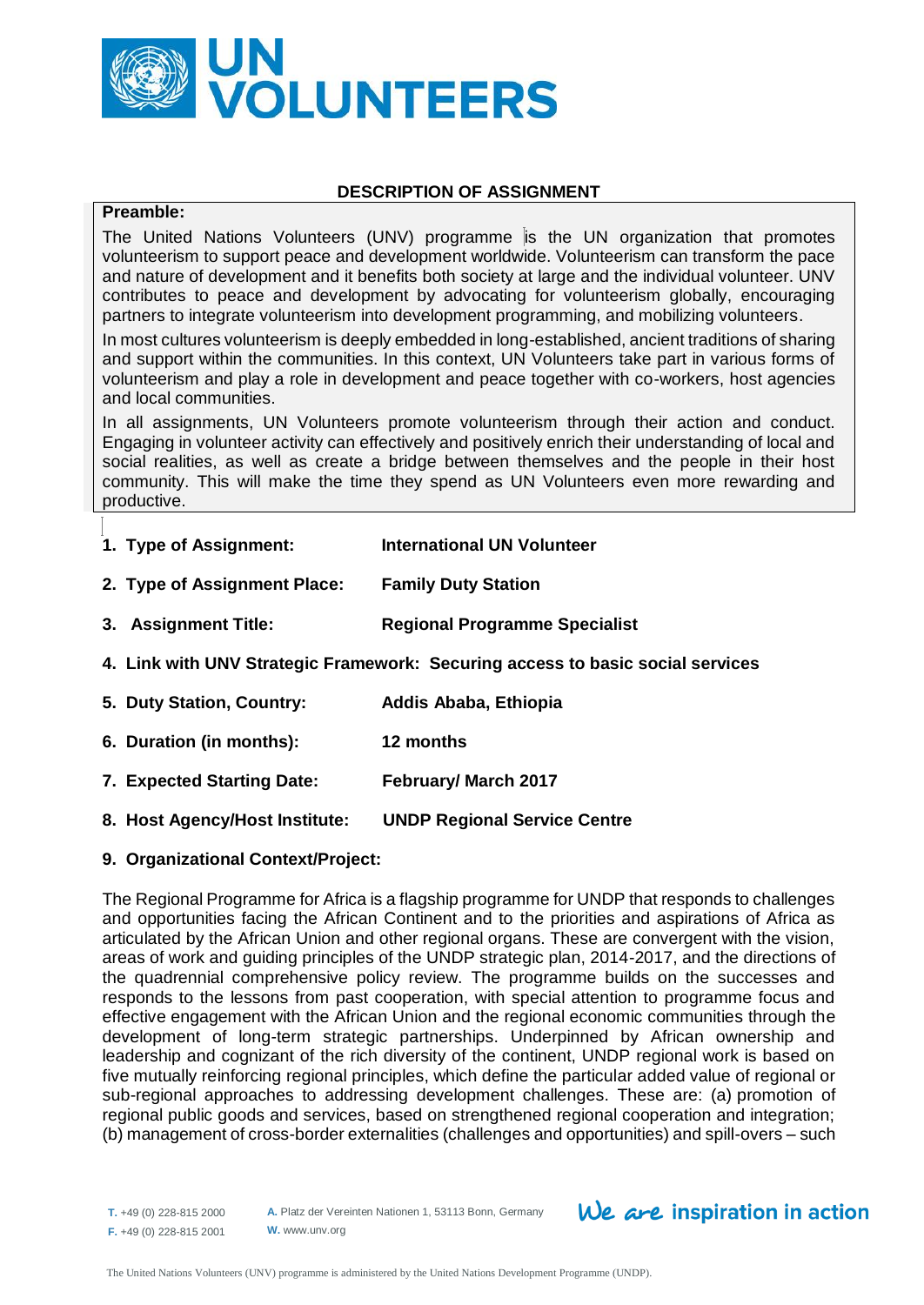

as trade, the environment and conflict prevention that are best addressed collaboratively on an inter-country basis; (c) advancement of awareness, dialogue and action on sensitive and or emerging development issues that benefit strongly from multi-country and regional experiences and perspectives; (d) promotion of experimentation and innovation to overcome institutional, financial and/or informational barriers that may be too high for an individual country to surmount; and (e) generation and sharing of development knowledge, experience and expertise – for instance, through South-South and triangular cooperation – so that countries can connect to, and benefit from, relevant experiences from across the region and beyond. In all this, UNDP will make South-South and triangular cooperation core ways of working in the regional programme, to buttress inter-country initiatives that accelerate regional integration in Africa.

The programme focuses on the regional dimensions of four interrelated outcomes of the strategic plan, as follows:

- Growth and development are inclusive and sustainable, incorporating productive capacities that create employment and livelihoods for the poor and excluded.
- Citizen expectations for voice, development, the rule of law and accountability are met by stronger systems of democratic governance.
- Countries are able to reduce the likelihood of conflict, and lower the risk of natural disasters, including from climate change.
- Development debates and actions at all levels prioritize poverty, inequality and exclusion, consistent with our engagement principles.

## **10. Description of tasks:**

Under the direct supervision of Regional Programme Coordinator the UN Volunteer will undertake the following tasks:

- $\checkmark$  Produce concept notes and project documents on issues of African Development;
- $\checkmark$  Review and comment on the technical and analytical quality of project proposals and documents by partners and UNDP country offices;
- $\checkmark$  Participate in conferences, meetings, reviews and consultations towards the full implementation of the UNDP Africa Regional Programme;
- $\checkmark$  Support the oversight of UNDP Africa Regional Programmes and its projects to ensure timely delivery and results reporting;
- $\checkmark$  Provide advisory support to the UNDP country offices in the region on project design and resource mobilization;
- $\checkmark$  Perform any other duties, related to the assignment.

Furthermore, UN Volunteers are required to:

- Strengthen their knowledge and understanding of the concept of volunteerism by reading relevant UNV and external publications and take active part in UNV activities (for instance in events that mark International Volunteer Day);
- Be acquainted with and build on traditional and/or local forms of volunteerism in the host country;
- Reflect on the type and quality of voluntary action that they are undertaking, including participation in ongoing reflection activities;
- Contribute articles/write-ups on field experiences and submit them for UNV publications/websites, newsletters, press releases, etc.;
- Assist with the UNV Buddy Programme for newly-arrived UN Volunteers;

We are inspiration in action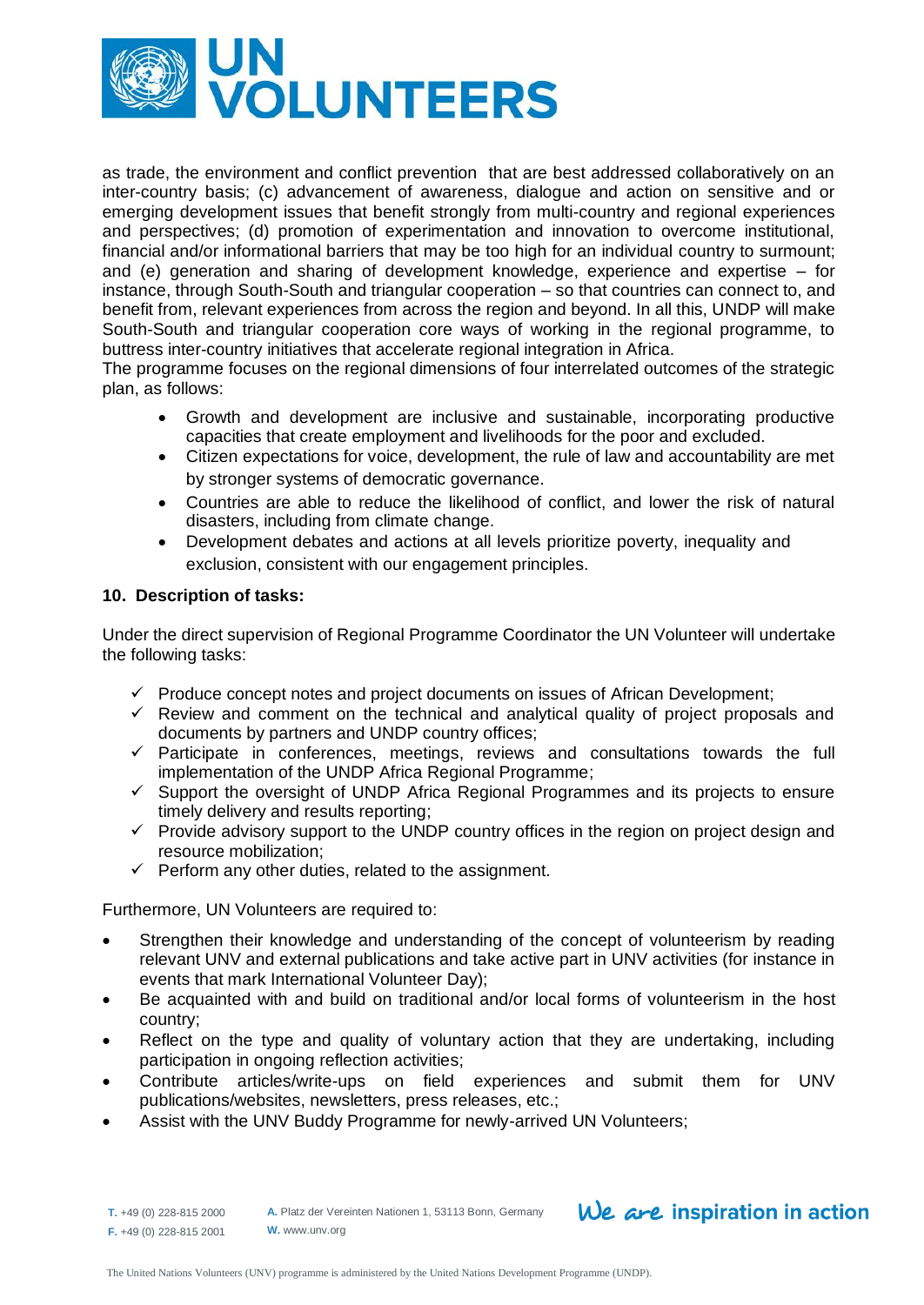

 Promote or advise local groups in the use of online volunteering, or encourage relevant local individuals and organizations to use the UNV Online Volunteering service whenever technically possible.

## **11. Results/Expected Outputs:**

- $\checkmark$  High quality concept note, project and programme documents (Please complete with the required information);
- $\checkmark$  High level analytical and technical advice provided to country offices, national and regional partners;
- $\checkmark$  The development of capacity through coaching, mentoring and formal on-the-job training, when working with (including supervising) national staff or (non-) governmental counterparts, including Implementing Partners (IPs);
- $\checkmark$  Age, Gender and Diversity (AGD) perspective is systematically applied, integrated and documented in all activities throughout the assignment;
- $\checkmark$  The development of capacity through coaching, mentoring and formal on-the-job training, when working with (including supervising) national staff or (non-) governmental counterparts, including Implementing Partners (IPs);
- $\checkmark$  Age, Gender and Diversity (AGD) perspective is systematically applied, integrated and documented in all activities throughout the assignment;
- $\checkmark$  A final statement of achievements towards volunteerism for development during the assignment, such as reporting on the number of volunteers mobilized, activities participated in and capacities developed.

#### **12. Qualifications/Requirements (including competencies, values and skills):**

#### **A) Qualifications, skills, experience:**

#### **Degree level:** Master's degree

**Type of Degree**: e.g. Political science, Public Administration, Development Studies, Peace Building, Management or related fields

**Years of work experience:** 2 years of experience in governance and/or peace building with the

focus on project development and implementation

**Language:** Fluent spoken and written English

**Driving license:** No

## **Computer skills: Yes**

- Good organizational and reporting skills;
- Knowledge of computer software;
- Professional communication and presentation skills.

## **B) Competencies and values:**

**T.** +49 (0) 228-815 2000 **F.** +49 (0) 228-815 2001

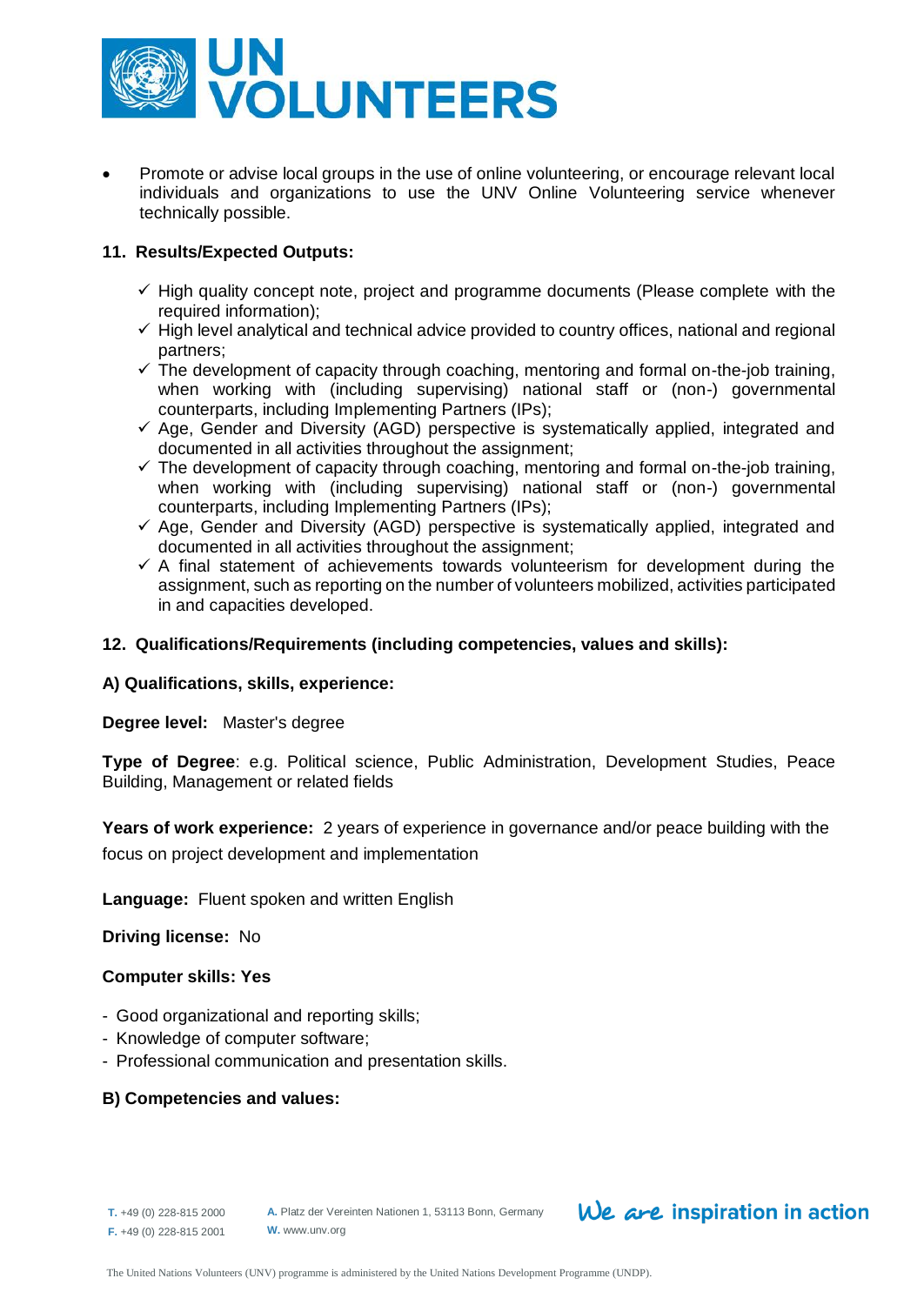

- Integrity and professionalism: demonstrated expertise in area of specialty and ability to apply good judgment; high degree of autonomy, personal initiative and ability to take ownership; willingness to accept wide responsibilities and ability to work independently under established procedures in a politically sensitive environment, while exercising discretion, impartiality and neutrality; ability to manage information objectively, accurately and confidentially; responsive and client-oriented.
- Accountability: mature and responsible; ability to operate in compliance with organizational rules and regulations.
- Commitment to continuous learning: initiative and willingness to learn new skills and stay abreast of new developments in area of expertise; ability to adapt to changes in work environment.
- Planning and organizing: effective organizational and problem-solving skills and ability to manage a large volume of work in an efficient and timely manner; ability to establish priorities and to plan, coordinate and monitor (own) work; ability to work under pressure, with conflicting deadlines, and to handle multiple concurrent projects/activities.
- Teamwork and respect for diversity: ability to operate effectively across organizational boundaries; ability to establish and maintain effective partnerships and harmonious working

# **13. Living Conditions:**

Ethiopia is one of the oldest independent nations in Africa, dating back to about 100 BC. Located in the Horn of Africa, and with a population of 84 million, it is the continent's third-most-populous country. As a federal parliamentary republic, Ethiopia's Prime Minister is Head of Government and the President is Head of State. Ethiopia extends over 1.14 million km2, 45% of which is arable land. It is subject to geographical and climatic variations, with its central mountains and plateaus divided by the Great Rift Valley, and surrounding lowlands of desert in the east and tropical forest in the west.

Ethiopia has achieved remarkable economic and social progress, particularly over the past decade. Agriculture, mostly rain-fed smallholder farming, was until recently the leading economic sector, and continues to account for around 80% of employment. However, agriculture has in recent years been overtaken by the services sector, in terms of both rate of growth and share of contribution to gross domestic product (GDP).

Addis Ababa is the Federal Capital of Ethiopia and a Chartered City, having three layers of Government: City Government at the top 10, Sub City Administrations in the Middle, and 99 Kebele Administrations at the bottom. The city's average elevation is 2,500 meters above sea level, and hence has a fairly favorable climate and moderate weather conditions. Addis Ababa is the capital city of Ethiopia, the seat of the African Union (AU) and the United Nations Economic Commission for Africa (UNECA).

## **14. Conditions of Service for international UN Volunteers:**

The duration of your assignment is 12 months.

A volunteer receives a Volunteer Living Allowance (VLA) which is composed of the Monthly Living Allowance (MLA) and a Family Allowance (FA) for those with dependents (maximum three).

The Volunteer Living Allowance (VLA) is paid at the end of each month to cover housing, utilities, transportation, communications and other basic needs. The VLA can be computed by applying the

**T.** +49 (0) 228-815 2000 **F.** +49 (0) 228-815 2001 **A.** Platz der Vereinten Nationen 1, 53113 Bonn, Germany **W.** www.unv.org